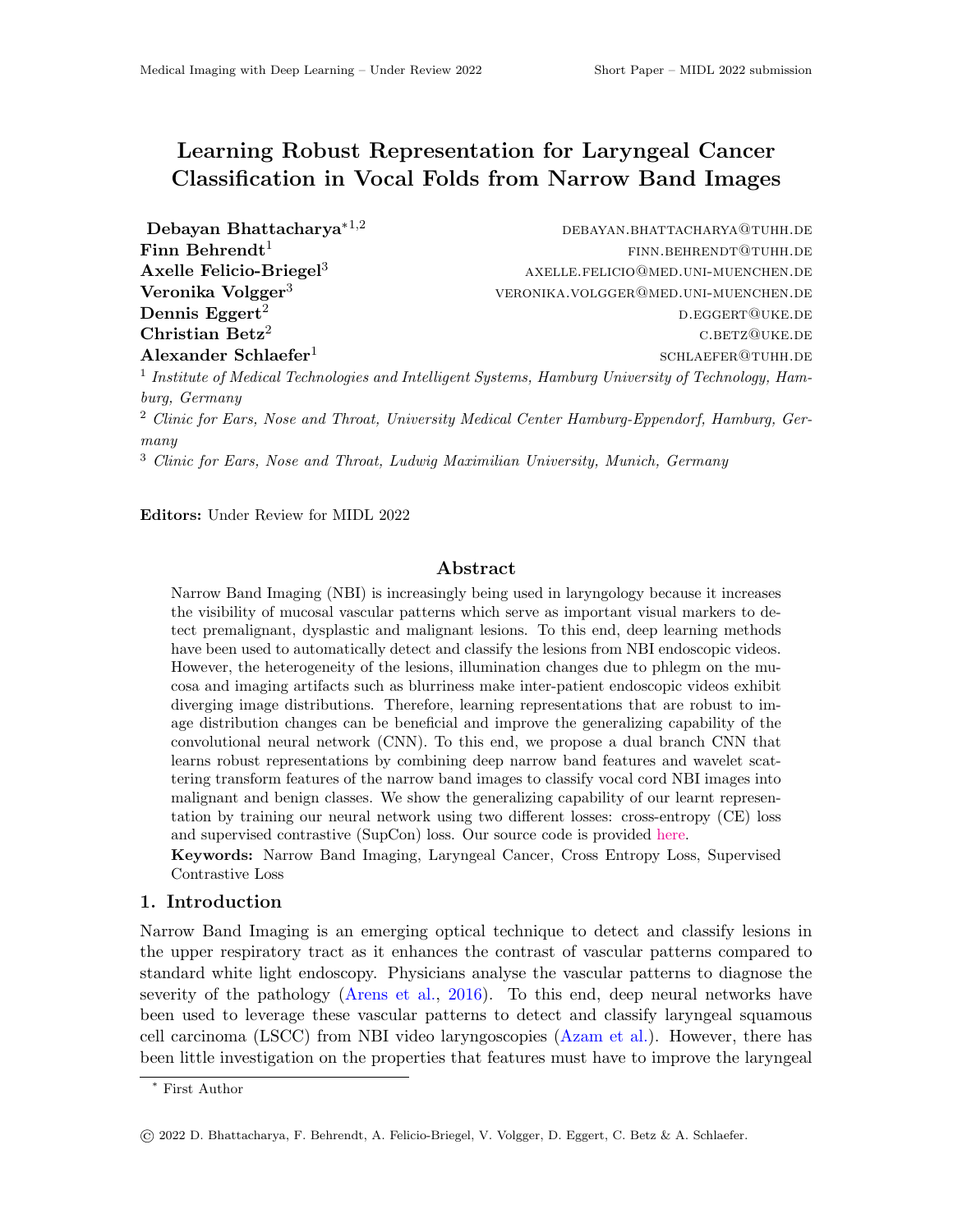cancer classification from NBI images of vocal folds. Typically, the vocal folds appear at different scales, have noise such as blurriness, reflection and illumination changes and appear in various orientations in the endoscopic videos. Therefore, learning representations that are scale, noise and rotation invariant could be beneficial. While data augmentations are typically employed to learn invariant representation, it is not guaranteed especially with limited ground truth data. To this end, we use wavelet scattering transform to extract features with defined properties such as scale, rotation, translation and deformation invariance [\(Mallat,](#page-2-2) [2012\)](#page-2-2). We incorporate wavelet scattering transform features through a dual branch CNN with one branch extracting deep features from raw NBI images and a second branch extracting deep features from wavelet scattering transform features of NBI images. We show the improvement in generalization by evaluating on test set images that are grouped by patients (patient-stratified). Furthermore, we show the generalizing capability of the learnt representations by comparing our model trained on two losses (CE loss and SupCon [\(Khosla et al.,](#page-2-3) [2020\)](#page-2-3)) with and without the wavelet scattering features.

### 2. Methods

The dataset for this study consists of NBI videos of the larynx of 14 patients that were recorded using a flexible laryngoscope (ENF-VH, Olympus) attached to an NBI capable endoscopy system (Evis Exera III, Olympus). The study was approved by the local ethics committee (Project number 44-15, Ludwig Maximilian University of Munich). Written informed consent was gained from all patients undergoing this study. Images showing the vocal cords were extracted from NBI videos of 14 patients. 6 patients were diagnosed with LSCC (positive class) based on histological analysis and 8 were diagnosed with no LSCC. In total, there are 270 images of vocal cords with LSCC lesions and 553 images of vocal cords with no LSCC. The mean and standard deviation of the number of vocal cord images per patient was  $50 \pm 12$ . We performed a 6-fold cross validation approach where we left one patient with LSCC and one patient with no LSCC out for cross-validation and test set. The images of the remaining 10 patients were used in the training set. Data augmentations such as random rotation, color jitter, grayscale, random affine, vertical and horizontal flip were used. All are images were resized to  $128 \times 128$ . A batch size of 32 was used for all the experiments.

Our proposed model consists of two parallel branches. Each branch is a ResNet18. The first branch receives the NBI images of vocal cord. The second branch receives the wavelet scattering transform feature maps of the NBI images of vocal cord. We use a wavelet scattering transform with order  $J = 2$  resulting in 81 feature maps per image channel. The two branches produce latent vectors with dimension  $D_1$  and  $D_2$  respectively. In our experiments, we keep the latent vector dimension of the ResNet that takes NBI images constant at  $D_1 = 128$ . We empirically found  $D_2 = 32$  to be most beneficial for our model trained with CE loss based on our cross-validation experiments. Similarly,  $D_2 = 8$  showed the best performance for our model trained with SupCon loss. The latent vectors of the two branches are concatenated and a linear classifier is employed to classify into one of two classes. We follow the training strategy described by [\(Khosla et al.,](#page-2-3) [2020\)](#page-2-3) for SupCon loss.

#### 3. Results and Discussion

The results of our experiments are reported in Table 1. We observe that specificity, sensitivity and F1 weighted metrics are higher for models with wavelet scattering features.